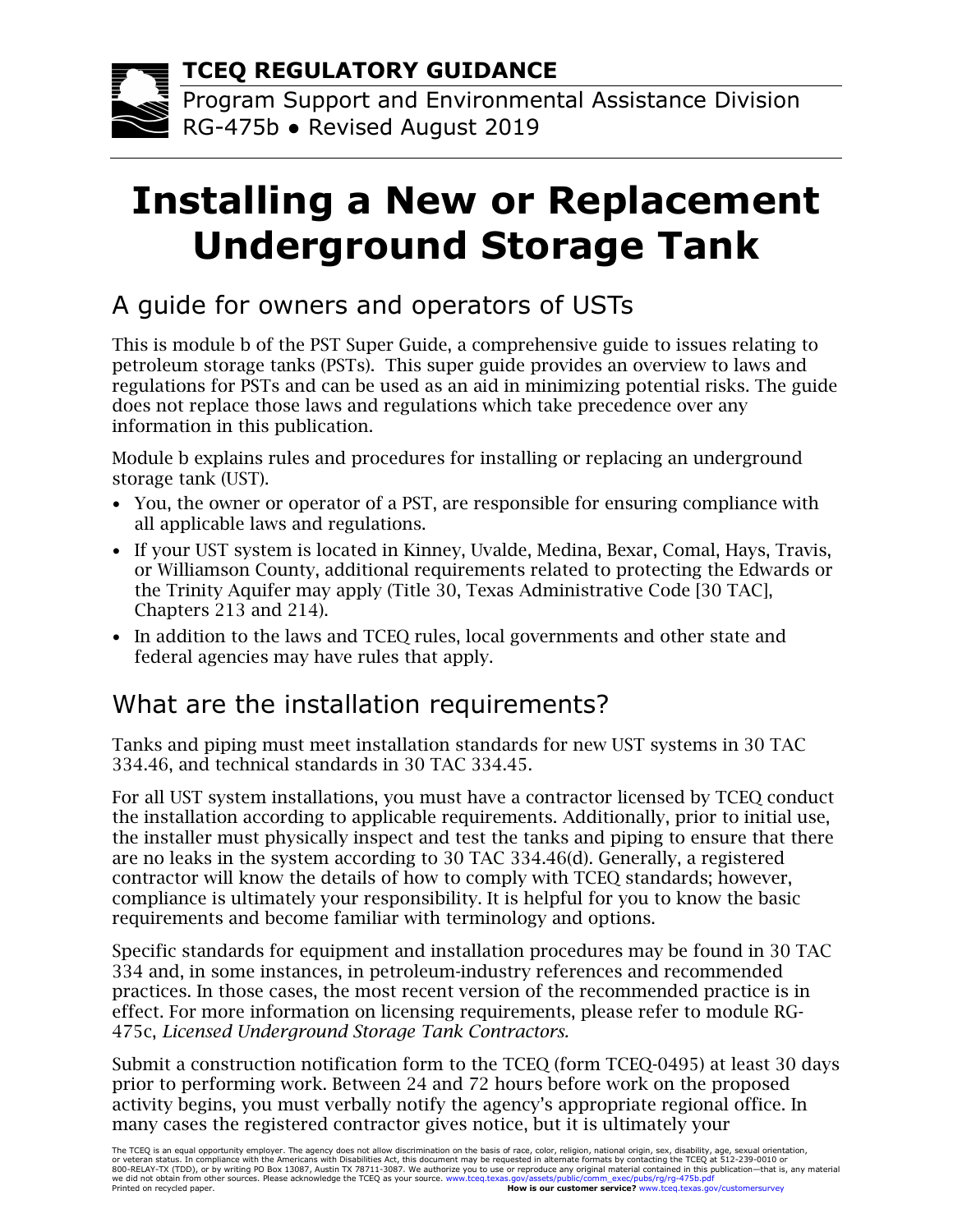responsibility. Coordinate with your contractor to determine who will make the notification.

All tank systems must meet the regulations and installation requirements for spill and overfill prevention and control equipment, release detection, and have striker plates under all fill and gauge openings.

New tanks and tank compartments must meet specific standards for structural integrity and protection from corrosion. Tanks may be:

- fiberglass-reinforced plastic;
- steel and equipped with a cathodic protection system;
- constructed as a steel/fiberglass-reinforced plastic composite tank, or as a steel tank with a bonded fiberglass-reinforced plastic external cladding;
- steel with a bonded polyurethane external coating; or
- steel and completely contained within a nonmetallic jacket.

You must also protect all metallic fittings from corrosion either by isolating them from water and backfill material or confirming they are coated in dielectric material or cathodically protected.

All new tank systems must meet the regulations and installation requirements for spill and overfill prevention and control equipment and release detection, and striker plates must be under all fill and gauge openings. Fill pipes must be properly protected from corrosion and have drop tubes within 12 inches from the tank bottom.

Piping may be constructed of fiberglass-reinforced plastic, coated and cathodically protected steel, or made of a flexible non-metallic material. Flexible connectors must be installed at both ends of a pressurized piping system unless the piping is inherently flexible. For pressurized piping systems, shear or emergency-shutoff valves must be properly installed and anchored.

You must register new tanks within 30 days of the initial delivery of any regulated substance using form TCEQ-0724. The responsible UST installer or on-site supervisor must also certify any tank-installation or underground-installation activities on the same form.

### For UST systems installed after Jan. 1, 2009

You must install secondary containment for new and replacement tanks and for new piping. Any piping replacement that affects less than 35% of the total original length of an existing single-wall line does not require secondary containment unless the replaced line segment connects the existing line to a new dispenser, in which case the entire line must be secondarily contained. External liners do not meet secondary containment requirements for systems installed after Jan. 1, 2009. You must also monitor the interstitial space for tanks and lines (the space between the primary and secondary wall) for a release of product.

You must install dispenser sumps with any new dispenser.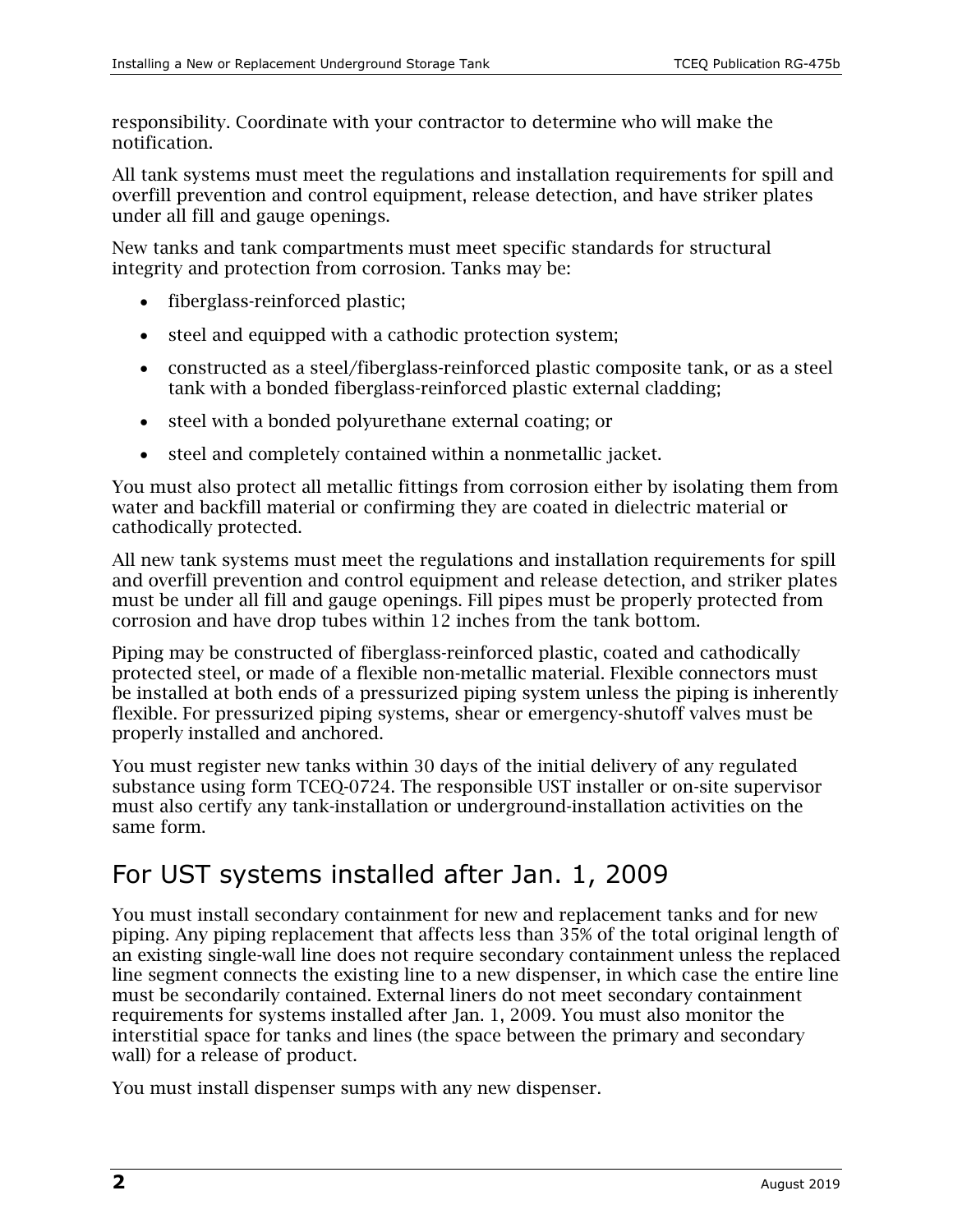All sumps and manways used as an integral part of a UST release detection system, and all sumps which serve new dispensers installed on or after Jan. 1, 2009, must be:

- compatible with the stored substance;
- installed and maintained in a manner that assures that sides, bottoms, and penetration points are liquid tight;
- inspected for tightness annually;
- tightness-tested at installation and every three years thereafter; and
- equipped with a liquid-sensing probe that will alert you if more than 2 inches of liquid collects in any sump or manway.

#### For UST systems installed over the Edwards or Trinity Aquifer

If your UST system is being installed over the Edwards or Trinity Aquifer, specific requirements apply that may be found in 30 TAC 213 and 214, respectively.

#### What records do I need to keep?

You must retain documentation of installations, certifications, notifications, reports, inspections, registration, as-built plans, specifications, revisions, modifications, integrity assessment, components, warranties, instructions, recommendations, schedules, and telephone numbers of contacts and service technicians for the life of the system. Maintain records of all equipment tests conducted on the tanks and piping at the time of installation, including air and tightness tests for at least five years after installation.

### Where can I find more information?

The technical and installation standards for new USTs are located in 30 TAC 334.45–46 available at

[<texreg.sos.state.tx.us/public/readtac\\$ext.ViewTAC?tac\\_view=5&ti=30&pt=1&ch=33](https://texreg.sos.state.tx.us/public/readtac$ext.ViewTAC?tac_view=5&ti=30&pt=1&ch=334&sch=C&rl=Y)  $4&$ sch=C $&$ rl=Y $>$ .

- Links to additional webpages about registering PSTs, technical requirements for regulated PSTs, and LPST cleanup are available at [<www.tceq.texas.gov/permitting/pst\\_cert.html>.](https://www.tceq.texas.gov/permitting/pst_cert.html)
- Requirements for tanks in the Edwards Aquifer are in 30 TAC 213 available at [<texreg.sos.state.tx.us/public/readtac\\$ext.ViewTAC?tac\\_view=4&ti=30&pt=1&ch=](https://texreg.sos.state.tx.us/public/readtac$ext.ViewTAC?tac_view=4&ti=30&pt=1&ch=213) [213>](https://texreg.sos.state.tx.us/public/readtac$ext.ViewTAC?tac_view=4&ti=30&pt=1&ch=213).
- Requirements for tanks over other aquifers are on 30 TAC 214 available at [<texreg.sos.state.tx.us/public/readtac\\$ext.ViewTAC?tac\\_view=4&ti=30&pt=1&ch=](https://texreg.sos.state.tx.us/public/readtac$ext.ViewTAC?tac_view=4&ti=30&pt=1&ch=214&rl=Y) [214&rl=Y>](https://texreg.sos.state.tx.us/public/readtac$ext.ViewTAC?tac_view=4&ti=30&pt=1&ch=214&rl=Y).

Download TCEQ forms from our website at [<www.tceq.texas.gov/search\\_forms.html>](https://www.tceq.texas.gov/search_forms.html).

Download TCEQ publications from our website at [<www.tceq.texas.gov/publications>](http://www.tceq.texas.gov/publications).

Instructions on how to find contractors to install USTs are at [<www.tceq.texas.gov/remediation/pst\\_rp/license\\_ust.html>](https://www.tceq.texas.gov/remediation/pst_rp/license_ust.html).